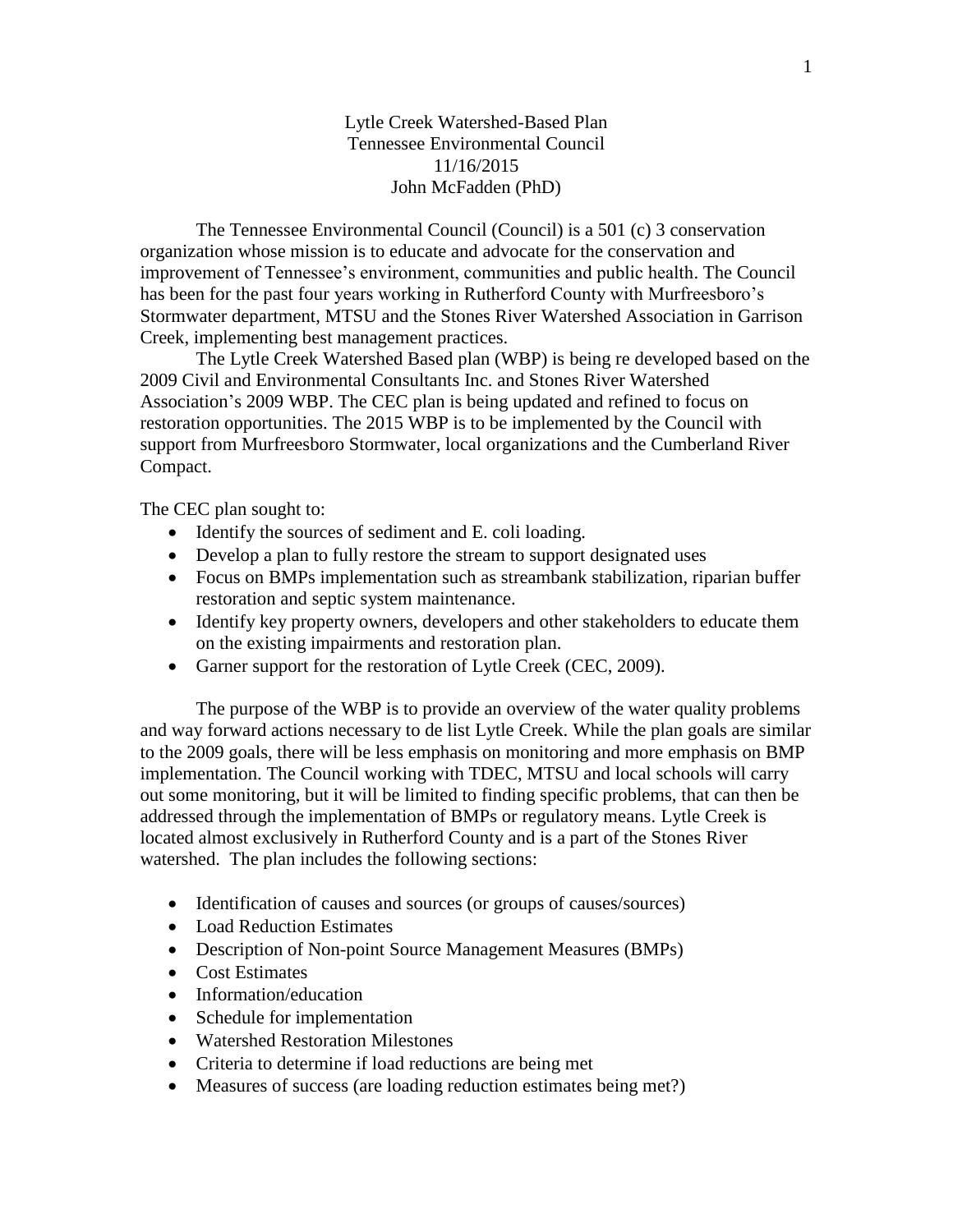## **1) Identification of causes and sources (or groups of causes/sources)**

The Tennessee Department of Environment and Conservation (TDEC) 2014 303 (d) list identifies the cause of degradation in the Lytle Creek watershed generally as siltation, loss of Biological integrity due to siltation, alteration of stream side or littoral vegetation, and *E. coli (TDEC 2014)*. Pollutant sources include land development, discharges from municipal separate storm sewer system (MS4), land development and pasture grazing (Table 1).

| Waterbody ID             | <b>Stream</b>                                     | Length   | Cause                                                                                                                   | Source                                    |
|--------------------------|---------------------------------------------------|----------|-------------------------------------------------------------------------------------------------------------------------|-------------------------------------------|
|                          | Name                                              | impacted |                                                                                                                         |                                           |
| TN05130203022<br>$-0100$ | Town<br>Creek<br>(Formerly)<br>NT to<br>Lytle Ck. | 0.13     | Low DO, E. coli                                                                                                         | Unknown                                   |
| TN05130203022<br>$-1000$ | Lytle Ck.                                         | 8.9      | Alteration in stream-side or<br>littoral vegetative cover; Loss<br>of biological integrity due to<br>siltation; E. coli | <b>Discharges</b><br>from MS4<br>area     |
| TN05130203022<br>$-2000$ | Lytle Ck.                                         | 10.1     | Alteration in stream-side or<br>littoral vegetative cover; Loss<br>of biological integrity due to<br>siltation; E. coli | Pasture<br>Grazing<br>Land<br>Development |

 $Table 1 (TDEC, 2014)$ 

## **2) Load Reduction Estimates**

Load reduction and cost estimates can be found in Table 2 and are based on the best available data for the management practice and its ability to reduce pollutant loads according to Tennessee Department of Agriculture's Non-Point Source Division. The two core practices to address the cause (siltation) identified are riparian restoration and stream bank stabilization in both rural and urban areas. In a suburban - urban environment these practices would generally include riparian re vegetation and stream bank stabilization through cedar revetment installation, jetties, and/or bank re vegetation. In some cases the practice may include the creation of recreational greenway trails. In some urban and suburban areas as well as areas developing into urban/suburban water and sediment control basins may be installed if land area and/or developments can accommodate these practices. In more rural areas, and in addition to the above mentioned practices livestock exclusion, providing for alternative water supply or limited stream access watering points maybe necessary to restore riparian zones.

#### **3) Description of Non-point Source Management Measures (BMPs)**

The primary non-point source management measures necessary to abate the pollutant sources and causes associated with the State's 303 (d) listing of Lytle Creek in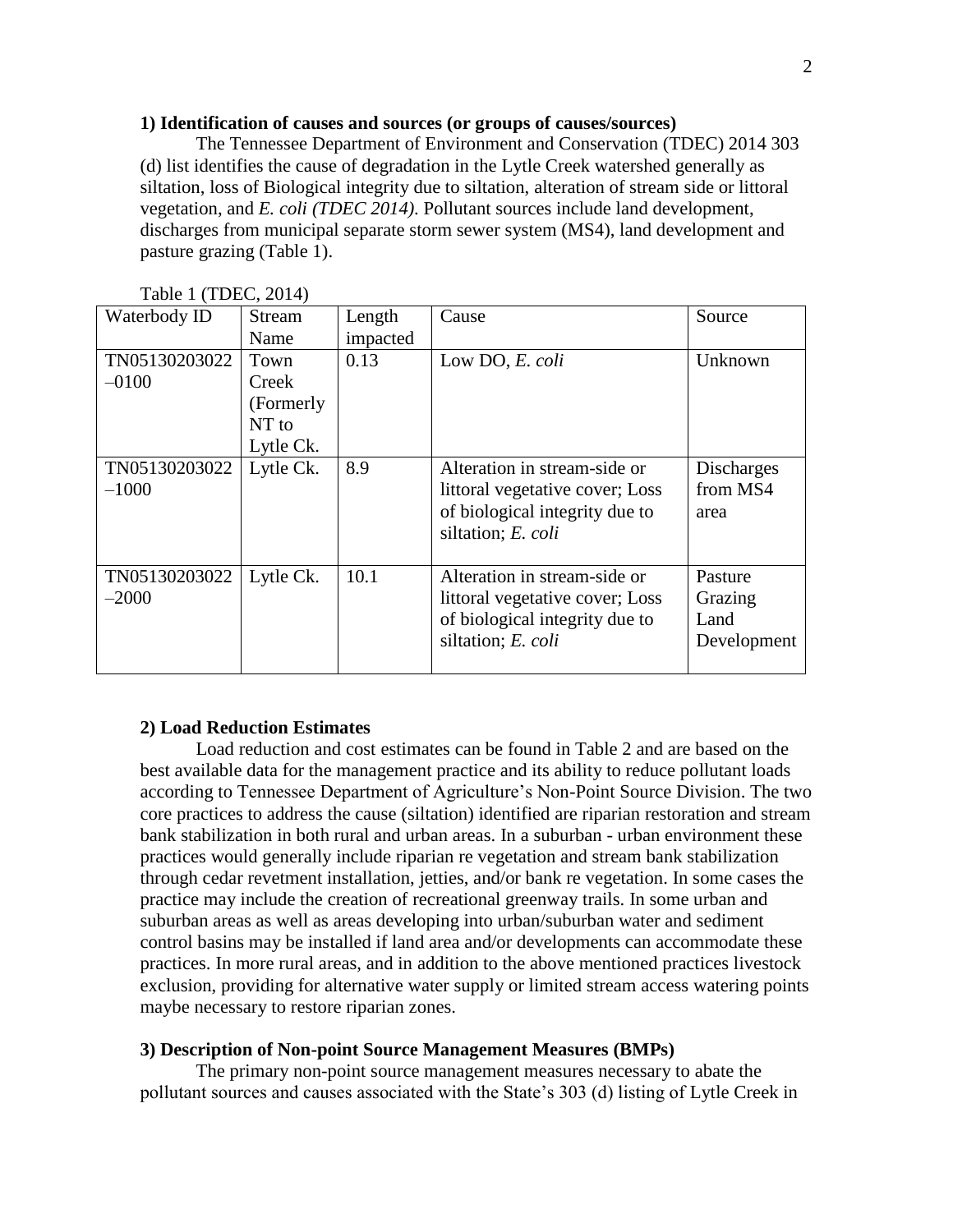the Stones River watershed are riparian restoration and stream bank stabilization. While the load reduction tables do indicate the greatest reductions from water and sediment control basins, the application of these is limited primarily to developing areas, with some implementation in previously developed areas.

**3.1) Riparian restoration** consists of two basic activities including 1) removal of the cause of degradation and 2) restoration of the vegetative community. In addition, some hydrologic conditions may need to be restored. Removal of the cause of degradation includes livestock exclusion and provision for alternative water supply. Livestock exclusion will be accomplished by fencing riparian zones. Alternative water supply may be provided by one of two mechanisms, placement of trough or tank outside the livestock exclusion zone or a limited stable access point allowing livestock to enter the creek. Based on conversations with district conservationists water supply should be provided every 2000 feet. Once livestock are excluded from the riparian zone and alternative water supply provided riparian (buffer) restoration can occur.

The Natural Resources Conservation Service (NRCS) guidance calls for a minimum of 35 foot wide buffer along rivers and streams, however other sources call for up to 100 foot buffer (Wenger, 1999). The Council will promote as wide a buffer as seemingly possible, based on land condition, landowner concerns and other factors that may apply. In an effort to leverage additional (NRCS) funds buffers need to be a minimum of 35 feet wide. However, because TDEC biologist (per. comm James R. Smith) and others have observed improvements in water quality associated with one row of trees along creek banks, and because land owner objections often have to do with loss of land to graze, crop etc. the Council will advocate for as wide as possible, but in some cases will work to reestablish minimal riparian zones (i.e. one row of trees/5ft width). Re vegetation may occur by two methods, including active planting and/or natural "volunteer" re vegetation. While the latter is more cost-effective, it may not provide as desirable a mix of biodiversity or as quick a return on investment in pollutant reduction.

Finally, in some cases it may be necessary to restore natural hydrology to the riparian zone in cases where aquatic systems are severely down cut or where channels have formed through riparian zones. This would in effect bypass sheet flow and thus pollutant load reductions associated with storm water filtration / infiltration capacity of the riparian zone.

**3.2) Stream bank stabilization** will be carried out along roughly 35 % of stream banks. Stream bank erosion is a significant problem in Lytle Creek and thus treating all stream banks is not cost-effective or practical. Stabilization projects will be prioritized based on protecting specific ecologic assets and treating the most significant problem areas. For example, streams with one row of or scattered trees on a highly erosive stream bank would be treated in an effort to protect and save those trees (ecological asset) providing shade and detrital material (habitat and food) to the system. Secondly, long, highly erosive segments may be treated. This should provide for the greatest load reductions at the least cost.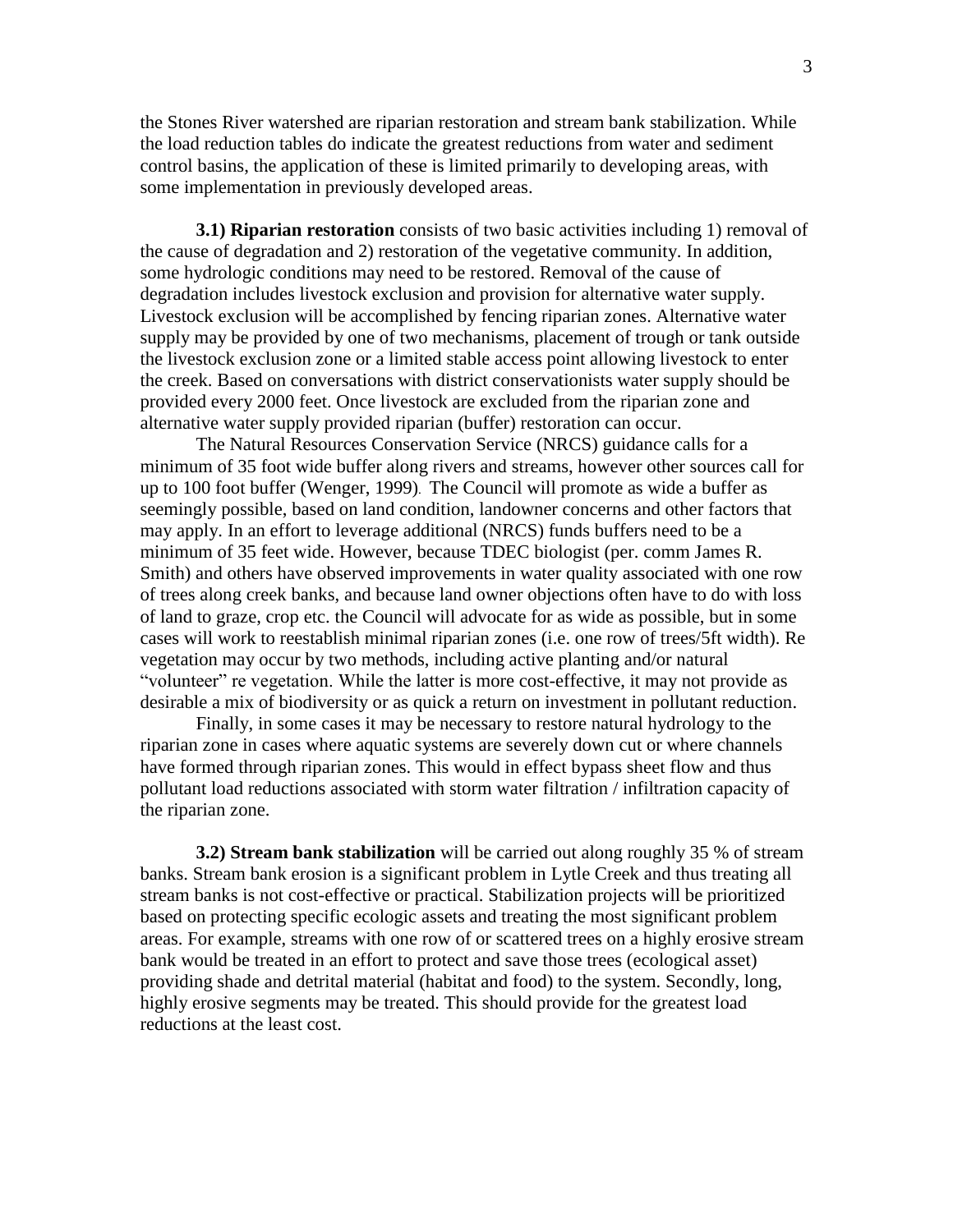# Table 2 – Pollutant Load Reduction and Cost Estimates

## **Water Body ID - TN05130203022 –2000, Lytle Creek**

|                                                         |      | <b>Total</b><br><b>Miles</b> | <b>Miles</b><br>treated | Feet      | Sed.<br>reduction<br>factor<br>(tons/ft/yr) |           | <b>Costs</b> |                   |
|---------------------------------------------------------|------|------------------------------|-------------------------|-----------|---------------------------------------------|-----------|--------------|-------------------|
| <b>Practice</b>                                         | Code | impacted                     | (projected)             | treated   | ****                                        | tons/yr   | (5/ft)       | <b>Total Cost</b> |
| Riparian Forest Buffer*                                 | 391  | 10.1                         | 7.575                   | 39,996.00 | 0.002                                       | 79.99     | \$8.00       | \$319,968.00      |
| Streambank/Shoreline protection**                       | 580  | 10.1                         | 5.05                    | 26,664.00 | 0.047                                       | 1,253.21  | \$45.00      | \$1,199,880.00    |
| Water and Sediment control Basin***                     | 638  | 10.1                         | 0.505                   | 2,666.40  | 6.109                                       | 16,289.04 | \$205.00     | \$546,612.00      |
| Critical Area planting                                  | 342  | 10.1                         | 5.05                    | 26,664.00 | 0.055                                       | 1,466.52  | \$33.00      | \$879,912.00      |
| Total Sediment reduction in tons per year/total<br>cost |      |                              |                         |           |                                             | 19,088.76 |              | \$2,946,372.00    |
|                                                         |      |                              |                         |           |                                             |           |              |                   |

## **Water Body ID - TN05130203022 –1000, Lytle Creek**

|                                     |            | <b>Total</b><br><b>Miles</b> | <b>Amount</b><br>(treated |                   | Sed.<br>reduction<br>factor |           | Costs         |                   |
|-------------------------------------|------------|------------------------------|---------------------------|-------------------|-----------------------------|-----------|---------------|-------------------|
| <b>Practice</b>                     | Code       | impacted                     | miles)                    | <b>Ft treated</b> | (tons/ft/yr)                | tons/yr   | $($ \$/ft $)$ | <b>Total Cost</b> |
| Riparian Forest Buffer*             | 391        | 8.9                          | 4.45                      | 23,496.00         | 0.002                       | 46.99     | \$8.00        | \$187,968.00      |
| Streambank/Shoreline protection**   | 580        | 8.9                          | 2.225                     | 11,748.00         | 0.047                       | 552.16    | \$45.00       | \$528,660.00      |
| Water and Sediment control Basin*** | 638        | 8.9                          | 0.445                     | 2,349.60          | 6.109                       | 14,353.71 | \$205.00      | \$481,668.00      |
| Critical Area planting              | 342<br>. . | 8.9                          | 4.45                      | 23,496.00         | 0.055                       | 1,292.28  | \$33.00       | \$775,368.00      |

## **Total Sediment reduction in tons per year/total cost 16,245.13 \$1,973,664.00**

\* Assumes 35' width both sides bank

\*\* Assumes bank failure rate of 25%

\*\*\*Treating 0.5 miles of impaired waters located in urban/suburban areas of watershed

\*\*\*\*Estimate based on TDA NPS projected

**Sed.**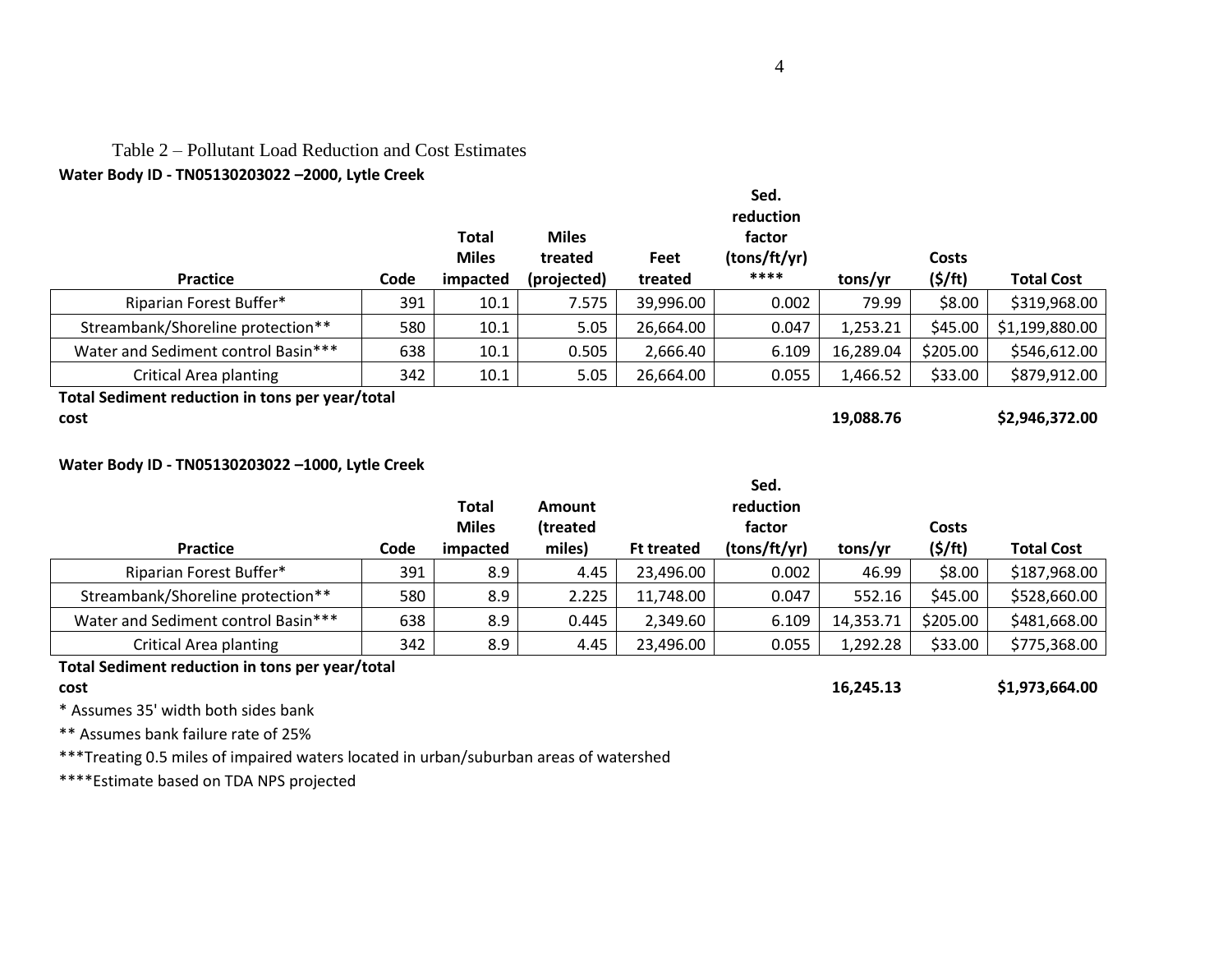The primary method utilized to treat eroding stream banks will be placement of cedar revetments, possibly with reshaping of banks, back fill and re vegetation. Council staff and others (i.e. Obed Community Watershed Association) have utilized cedar revetments to treat banks as high as 12 foot and generally found them effective in reducing stream bank erosion. Staffs utilize a technique developed by Jen-Hill construction for cedar revetments. The process is the same as that recommended by the Natural Resources Conservation Service, except cedar trees are bundled in coir matting, prior to being attached to the stream bank. The coir matting helps capture additional sediment by allowing cedar branches to be denser. In addition the revetment can be backfilled and re vegetated immediately following installation.

#### **4) Cost Estimates**

#### **4.1) Technical and financial resource estimates**

Rutherford County and Murfreesboro Stormwater, NRCS and the Council's technical advisors will work with individual landowners to develop site-specific plans for stream restoration projects. Best management practice (BMP) cost estimates are generally based on past experience and directly relate to stream miles impaired, causes and sources associated with the TDEC 303 (d) listing. Thus, BMP cost estimates are for the entire sub watershed impaired and presented in Table 2 along with load reduction estimates.

The Council will work with local officials on the implementation of an erosion control for developers. The majority of the erosion and sediment control program will be funded thru participating municipalities.

#### **4.2) Sources of technical and financial resources**

The Council will seek funds from multiple sources. Sources include State/EPA 319 grants, NRCS farm conservation programs such as Environmental Quality Incentives program (EQIP), private foundations such as the Fish and Wildlife Foundation, Maddox Charitable Trust (\$20,000 committed), private business, and individual donors, including individual landowners. Council staff have been successful in incorporating NRCS farm programs into agricultural BMP implementation costs and has seen as much as 75% of costs covered by those programs. However, limitations exist for these programs, mainly limited funding and NRCS ability to deliver the programs in a timely manner. Thus, while this is an excellent source of cost share dollars, its limitations must be considered. Most if not all site-specific BMP implementation will require a diverse source of funding. In the suburban – urban environments NRCS funds will not be available and thus other sources of financial resources must be sought. .

#### **4.3) Authorities who will implement the plan**

The Tennessee Environmental Council's Watershed Support Center in partnership with local governments (e.g. Rutherford County, Murfreesboro), MTSU and the Natural Resources Conservation Service will be the primary agency's responsible for the implementation of the plan. In addition, the Council will work with any other agency or individuals identified with potential to impact Lytle Creek watershed restoration.

Established in 2007, the Watershed Support Center is a science and technically based watershed conservation project that has historically focused on protecting and restoring the ecological health of the respective river systems. Work has focused on river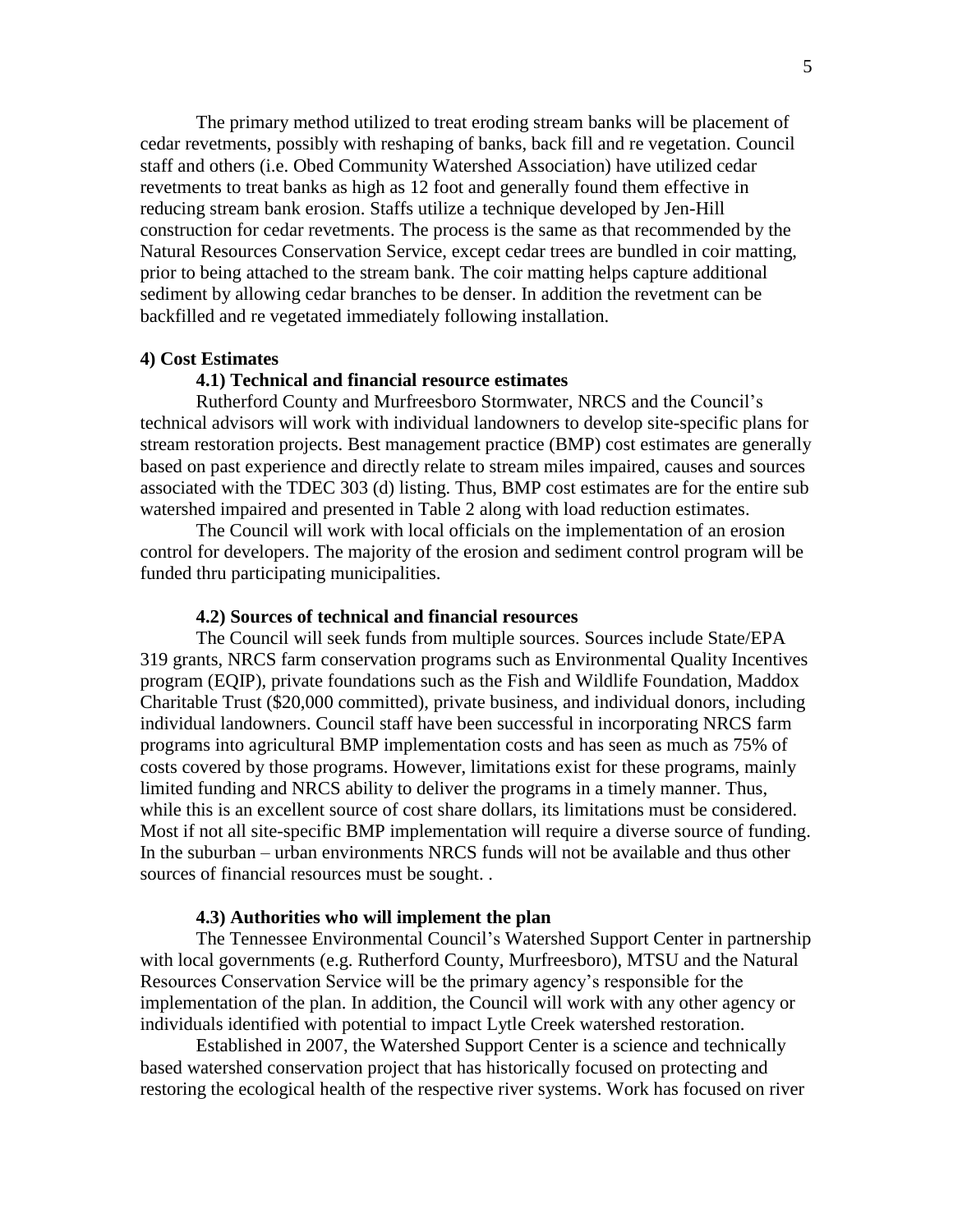restoration, education and outreach that focus on proactive, cooperative efforts to improve long-term conservation of Tennessee's vast water resources. Our work leverages scientific and technical experience of staff and advisors in additon to efforts of a diverse corps of volunteers who represent a crucial link in every aspect of the Watershed Support Center's work.

Some accomplishments include work funded by multiple 319 grants to focus on reduction in non-point source pollution. One project lead by McFadden for HRWA Visual Stream Assessment (VSA) in which 25 volunteers, logged over 550 hours, surveying 217 sites on 303(d) segments in the watershed. Data, including 800 photographs, included in an Access database and report produced, which is now used by staff to drive restoration program.

With a second 319 grant in 2002, DROP, in cooperation with HRWA launched the Volunteer River Restoration Corps, an ongoing effort to engage citizens, schools, municipalities, farmers and others to improve long-term water quality of Grassy Branch in the Duck River watershed by improving stream and riaprian habitat on a site by site basis. DROP/HRWA completed over twenty stream and riparian restoration projects, planting over 25,000 seedlings, and stablizing close to 1700'  $(+/-)$  of stream bank. This could not have been accomplished without volunteers. The 2002 319 grant also included gathering citizen based field data, something DROP had been doing since 1999 to assess the effectiveness of restoration efforts.

Watershed Support Center is currently working with a group of citizens in Grassy branch and the City of Spriong Hill to implement a stakeholder based restoration plan as a part of the current 319 project. The Watershed Support Center also, working under an EPA Urban Small Streams grant developed the TN Citizens Action Guide (CAG) to Watershed Assessment and Restoration and has trained over 50 citizens, stormwater directors, and educators in the basicss associated with assessment and restoration. The Council's TN Tree Project launched the 50K Tree day in 2015, planting 52000 trees in 93 TN counties with over 2600 volunteers.

#### **5) Information/education**

The Council in conjunction with NRCS, local municipalities and other partners may carry out field days for agricultural and development operators, and will work to have participating farmers/contractors present to and help recruit other farmers into the program for conservation. In addition, the Council will continue to work with youth and other groups utilizing the CAG in an effort to 1) add to information provided by TDEC and others and 2) get students involved in identifying and implementing restoration projects. The core of the educational programs will be related to getting locals to speak on behalf of restoration of the watershed and developing volunteers to help implement BMP's.

Secondly, and perhaps most importantly, the Council will work with local officials, and staff to determine the best ways to meet water quality load reductions called for above and in the sediment TMDL (EPA, 2002) on the Stones River. Our approach will be to utilize the basics of watershed science to help local officials and staffs develop effective short and long-term programs that protect watershed and water quality. One example might be to utilize the watershed treatment model (Center for Watershed Protection, 2013) to help engineering staff understand the importance of maintaining less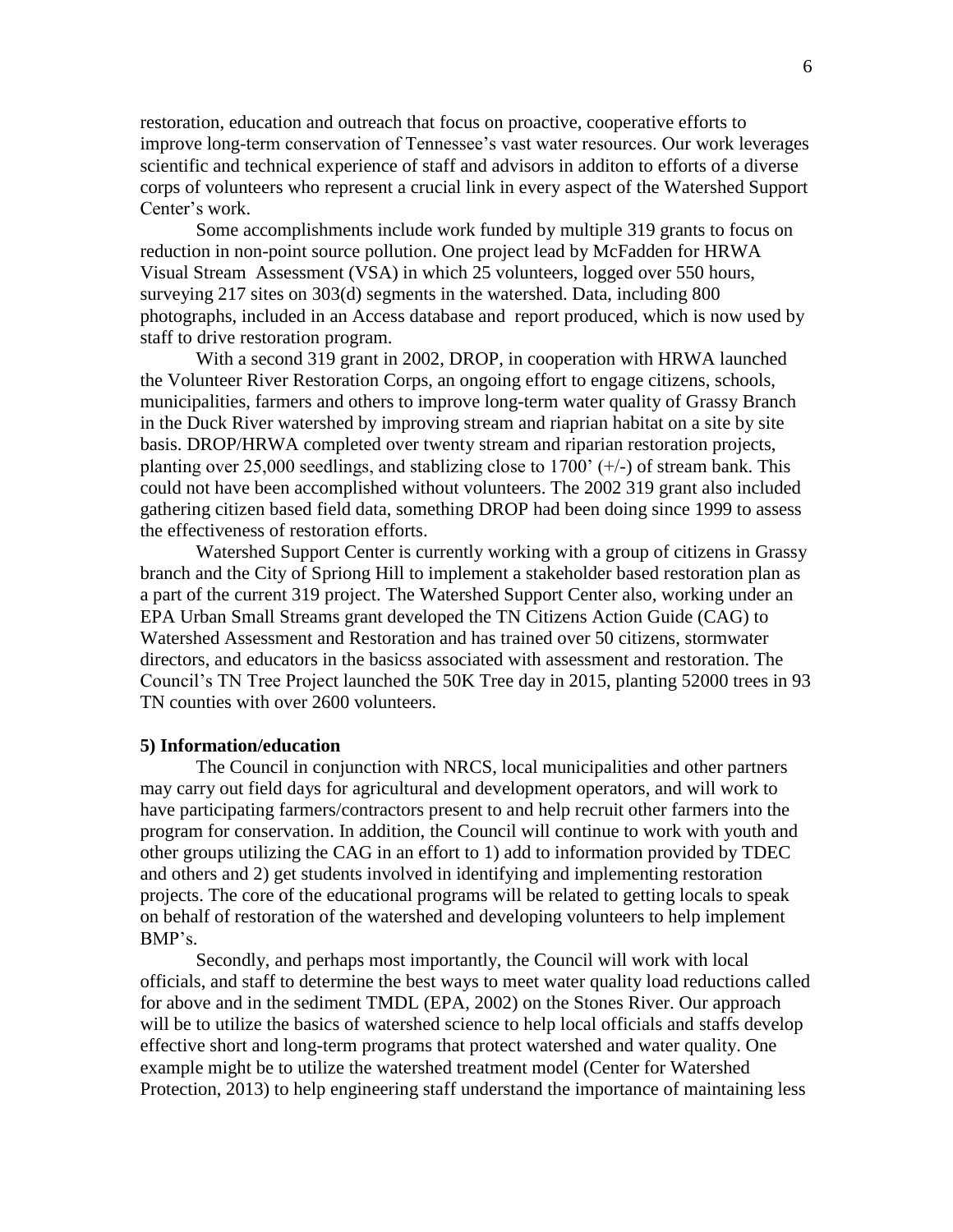than 10 % imperviousness within a sub watershed or increasing the use of a practice on developments to decrease sediment loss and resulting siltation.

## **5.1) Erosion and Sediment Control Program**

The Erosion and Sediment control program is primarily a function of local municipalities. However, given a lack of MS4 status in the upper Lytle Creek sub watershed the Council will focus its attention on the more rural residents in an effort to educate landowners about the need for an riparian BMPs and effective erosion and sediment controls. In addition, the Council will continue working with Murfreesboro and others on implementation of short and long term practices to control sediment.

| <b>Activity</b>                                                 | Year(s)                     |
|-----------------------------------------------------------------|-----------------------------|
| 1) Identify and meet with project partners, landowners,         | $1 - 10$                    |
| Homeowners associations                                         |                             |
| 2) Identify willing landowners, homeowners assoc., developers,  | $1 - 18$                    |
| etc                                                             |                             |
| 3) Develop outreach information in conjunction w/ MTSU and      | $1 - 3$                     |
| Water City USA                                                  |                             |
| 4) Work with city and county to implement CAG and work          | $1 - 3$                     |
| within the systems (i.e. local MS4s) protocol to educate        |                             |
| developers and disseminate CAG information                      |                             |
| 5) Identify and train willing youth groups, scouts, schools etc | $1 - 20$                    |
| 6) Carry out pre BMP information collection                     | $1, 3, 5, 7, 9, 11, 13,$ as |
|                                                                 | needed.                     |
| 7) Develop site specific BMP implementation plans               | $2 - 18$                    |
| 8) Implementation of BMPs                                       | $2 - 20$                    |
| 9) Carry out post BMP information collection / assessment       | 4, 6, 8, 10, 12, 14, 16,    |
|                                                                 | 18, 20                      |
| 10) Final report                                                | 19, 20                      |

## **6) Schedule for implementation -** Total implementation time is estimated to be 20 years.

## **7) Watershed Restoration Milestones**

| <b>Milestones</b>                                             | Year(s)                |
|---------------------------------------------------------------|------------------------|
| 1) Site specific BMP plan development                         | $2 - 18$               |
| 2) Youth groups collecting information in the watershed       | $1 - 20$               |
| 3) One community meeting per year, articles to local media    | $1-20$                 |
| 4) Develop outreach information in conjunction w/             | $1 - 3$                |
| MTSU/Water City USA                                           |                        |
| 5) Work with city and county to develop protocol to education | $1 - 3$                |
| protocol (i.e. use of CAG)                                    |                        |
| 6) Collect information prior to BMP implementation            | 1, 3, 5, 7, 9, 11, 13, |
|                                                               | as needed.             |
| 7) Site specific BMP implementation                           | $2 - 20$               |
| 8) BMP implementation assessment / analysis (survival,        | 4, 6, 8, 10, 12, 14,   |
| structure integrity)                                          | 16, 18, 20             |
| 9) Final report and public meeting                            | 19, 20                 |